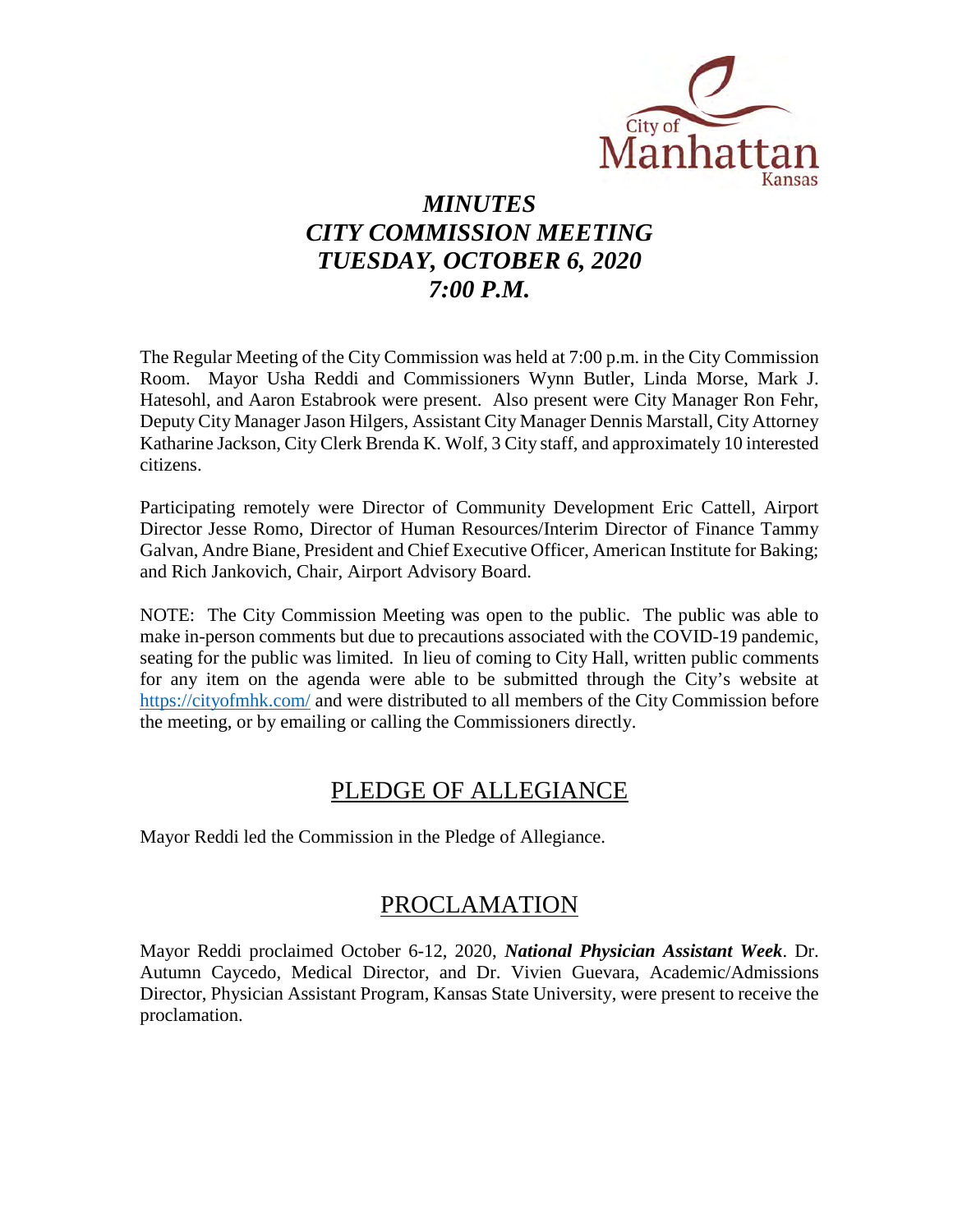# PUBLIC COMMENTS

Mayor Reddi opened the public comments and highlighted the process.

Stan Hoerman, 2021 Blue Hills Road, stated that he was organizing a class action lawsuit against the City of Manhattan for flooding along Wildcat Creek and recommended that the City should have a historian on staff.

Hearing no other comments, Mayor Reddi closed the public comments. No written public comments were submitted.

# COMMISSIONER COMMENTS

Commissioner Estabrook mentioned that on September 30, 2020, the Commission signed a beam for the Douglass Recreation Center and that the Recreation Center is scheduled to be completed by the end of this year/first of 2021. He also mentioned that the Anthony Middle School and Eisenhower Middle School Recreation Centers are scheduled to be completed by mid/late spring 2021.

Commissioner Morse stated that she served on the Flint Hills Regional Council (FHRC) and that she would be attending the FHRC retreat on October 16, 2020. She mentioned that the FHRC has several large federal grants and that it is participating in the Wamego Match Day. She also mentioned she serves on the Wildcat Creek Resiliency Committee which met last week virtually and that a list of 30 tasks/projects were prepared by the Community Development staff, one which was to provide landlords with a notice to give to tenants to sign that they understood that their property they're renting might flood; something that McCullough Development has already done. She also mentioned that signs might be posted on city right-of-way calling attention to prior flood levels. She stated that the City Commission will receive an update on the Wildcat Creek Resiliency Committee at the October 13, 2020, Work Session.

Commissioner Butler provided an update on various upcoming annual holiday events. He stated that the Festival of Trees auction, which benefits the Flint Hills Volunteer Center, would be held online on Thursday, November 19, 2020, with the trees, wreaths, etc. placed in stores downtown and in the Manhattan Town Center Mall from November 10 – November 19. He mentioned that the Festival of Lights would have an online illumination ceremony on Friday, November 27, 2020. He also mentioned that on Friday, December 4, 2020, at 5:30 p.m., would be the annual Mayor's Holiday Lighted Parade and that the tree lighting ceremony in Triangle Park would be a virtual event.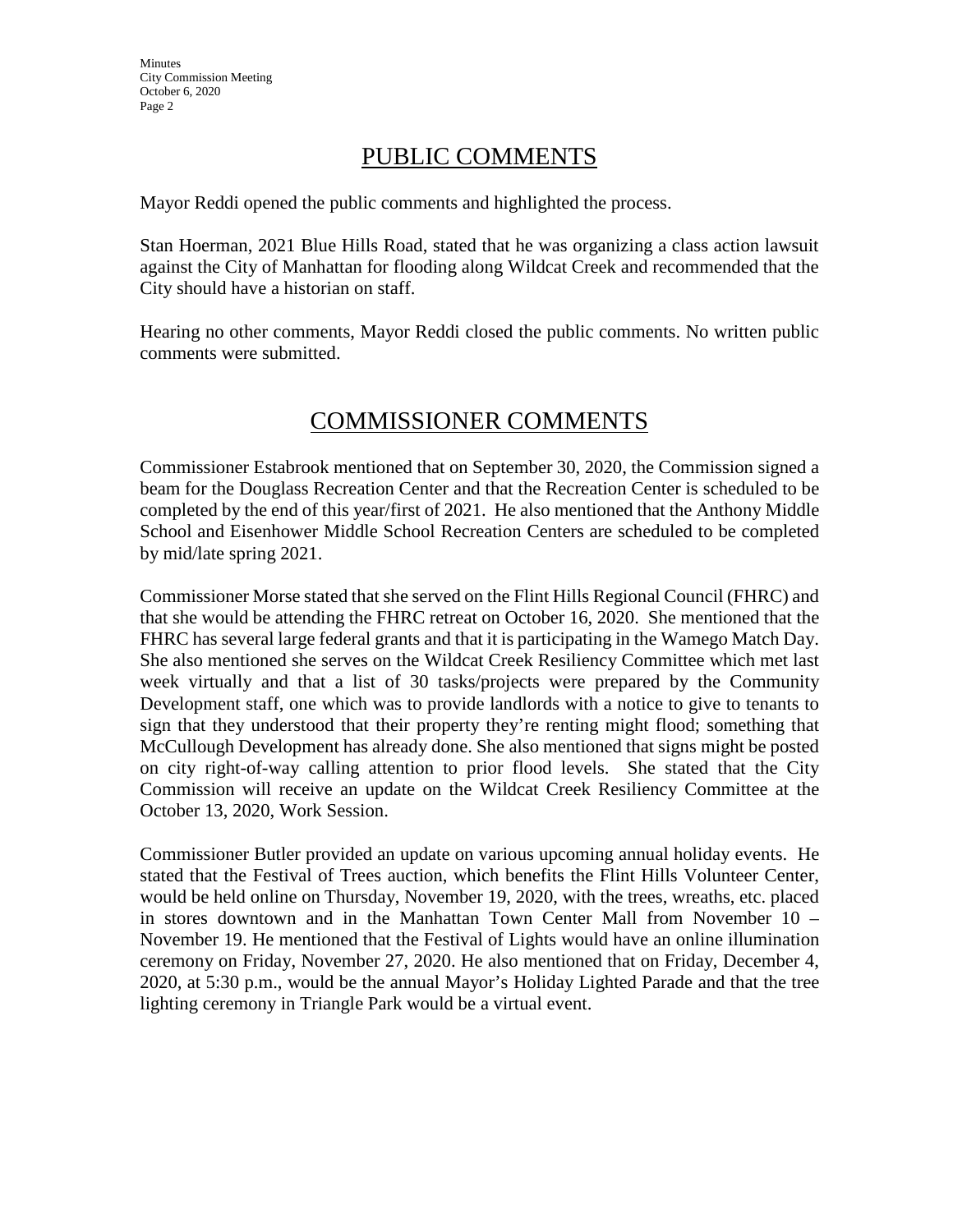**Minutes** City Commission Meeting October 6, 2020 Page 3

# COMMISSIONER COMMENTS *(CONTINUED)*

Mayor Reddi mentioned with regards to the upcoming election, that voter registration would end Tuesday, October 13, 2020; advanced voting would start on October 14, 2020; in-person voting would be at the K-State Union and at the Riley County office; that a drop box would be available at the Westloop Shopping Center; and that a sample ballot was available online. She stated that the Census deadline had been extended to October 31, 2020, and that flu shots were available at the Riley County Health Department and primary care offices. She thanked the community for the decrease in percentage of positive COVID cases from wearing masks, social distancing, and washing hands often.

# CONSENT AGENDA

(\* denotes those items discussed)

### **MINUTES**

The Commission approved the minutes of the Regular City Commission Meeting held Tuesday, September 15, 2020.

# **CLAIMS REGISTER NO. 2953**

The Commission approved Claims Register No. 2953 authorizing and approving the payment of claims from September 9, 2020 - September 29, 2020, in the amount of \$6,593,047.61.

### **FINAL PLAT - AMERICAN INSTITUTE OF BAKING, UNIT THREE**

The Commission accepted the easements and rights-of-way, as shown on the Final Plat of American Institute of Baking, Unit Three, generally located at the intersection of Bakers Way and North Manhattan Avenue, based on conformance with the Manhattan Urban Area Subdivision Regulations.

# **\* REQUEST FOR PROPOSALS - STRATEGIC PLAN (CIP#MA010P)**

The City Commission authorized City Administration to solicit consultants to conduct a Strategic Plan (CIP#MA010P) for the City of Manhattan, and appointed Mayor Reddi and Commissioner Estabrook to serve on the Selection Committee.

# **NEGOTIATE AGREEMENT – WATER TANK STORAGE ASSET MANAGEMENT AND MAINTENANCE (WA2016, CIP#WA201P)**

The Commission accepted the Selection Committee's recommendation, and authorized City Administration to negotiate an Agreement for Asset Management Services with Suez Advanced Solutions, of Atlanta, Georgia, for the Water Tank Storage Asset Management and Maintenance (WA2016, CIP#WA201PO) Program.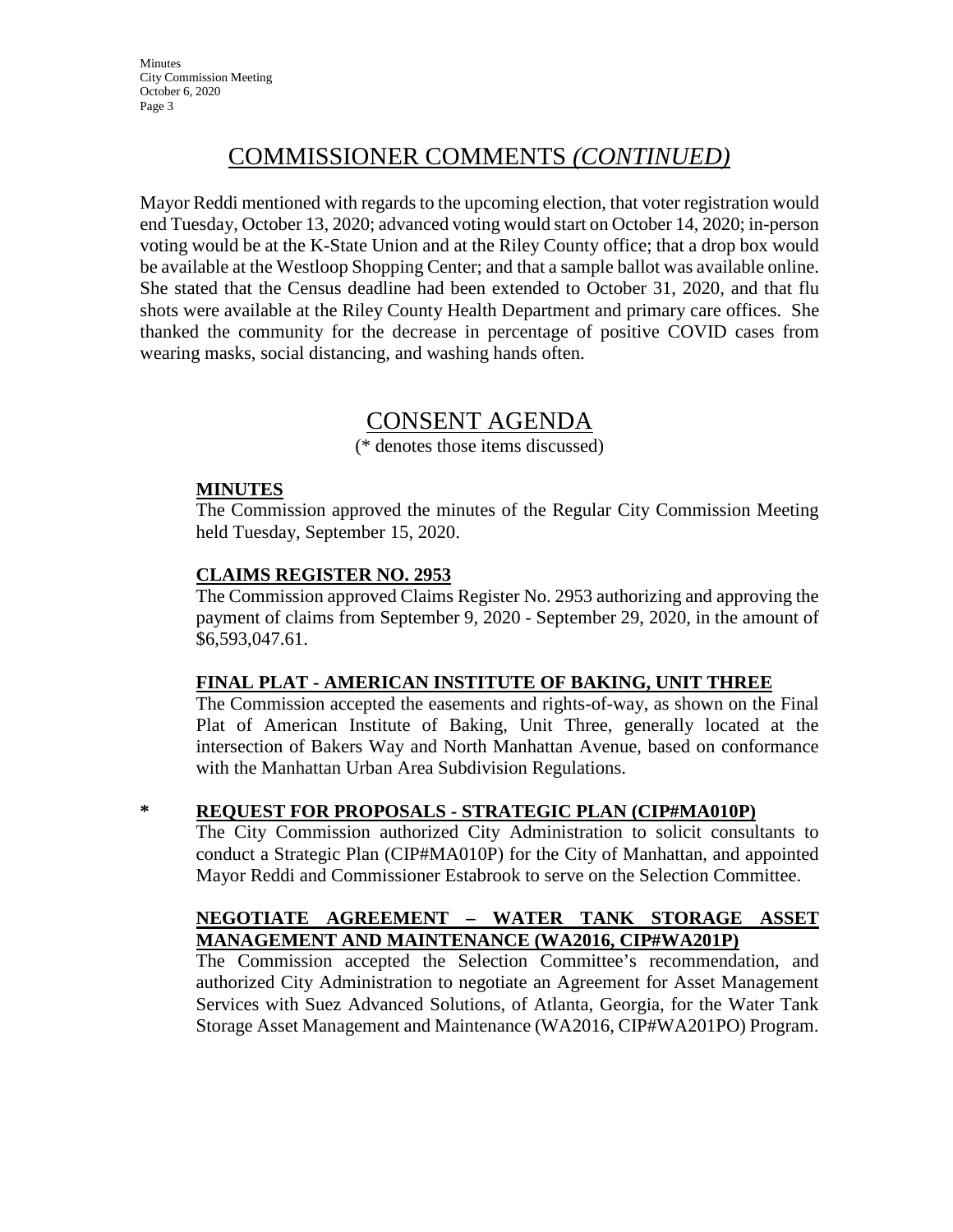**Minutes** City Commission Meeting October 6, 2020 Page 4

# CONSENT AGENDA (*CONTINUED*)

#### **NEGOTIATE AGREEMENT – AUDIT SERVICES**

The Commission accepted the recommendations of the Selection Committee and the Municipal Audit Committee, and authorized City Administration to negotiate and execute an Agreement for Professional Auditing Services with Berberich Trahan & Co., P.A., of Topeka, Kansas, for a one-year audit contract with the extension of annual renewals to this contract for a four-year period of time.

## **\* CONTRACT AMENDMENT NO. 4 – TUTTLE CREEK BOULEVARD NORTH DITCH (SM1814)**

The Commission authorized the Mayor and City Clerk to execute Contract Amendment No. 4, in an amount not to exceed \$271,260.00, with Olsson, of Manhattan, Kansas, for the Tuttle Creek Boulevard (TCB) North Ditch (SM1814) to include additional design services for the Water Treatment Plant Lime Sludge Lagoon Improvements (WA1907) project.

## **FIRST AMENDMENT TO CONSTRUCTION MANAGER AT-RISK AGREEMENT – LARAMIE STREET IMPROVEMENTS PROJECT (AG1902)**

The Commission approved a First Amendment to the Construction Manager At-Risk Agreement with McCown Gordon Construction, of Manhattan, Kansas, to include the 14<sup>th</sup> Street and Anderson Avenue intersection improvements in the Laramie Street improvements project (AG1902).

### **CHANGE ORDER NO. 2 – AGGIEVILLE PARKING GARAGE (AG1903)**

The Commission approved Change Order No. 2, in the amount of \$155,801.00, with McCown Gordon Construction, of Manhattan, Kansas, for pre-construction services on the Aggieville Parking Garage (AG1903).

# **\* RESOLUTION NO. 100620-A – AMEND BENEFIT DISTRICT – SMITH CHANNEL IMPROVEMENTS (SM1806)**

Ron Fehr, City Manager, provided an update on the project.

The Commission approved Resolution No. 100620-A, amending Resolution No. 061819-C, by increasing the Estimated Cost and by modifying the Apportionment of Costs to: Benefit District---35% and City-At-Large---65% for the Smith Channel Improvements (SM1806).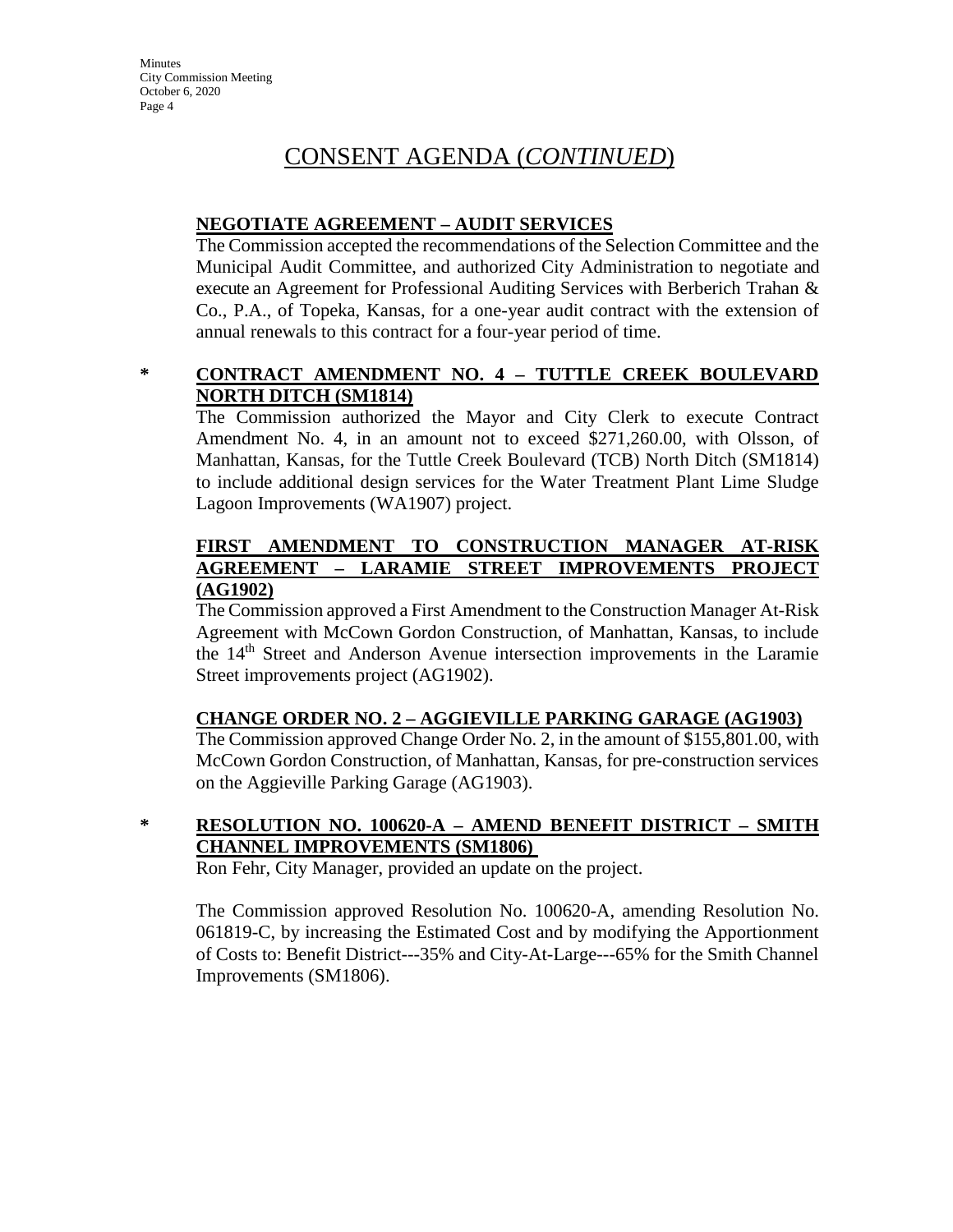# CONSENT AGENDA (*CONTINUED*)

### **AWARD CONTRACT – SMITH CHANNEL IMPROVEMENTS (SM1806)**

The Commission accepted the Engineer's Opinion of Probable Cost in the amount of \$141,720.28; pursuant to Charter Ordinance No. 44, accepted the negotiated amount with the low bidder; and awarded and authorized the Mayor and City Clerk to execute a construction contract to Jueneman Excavation, Inc., of, Hanover, Kansas, in the revised amount of \$139,370.28 for the Smith Channel Stormwater Improvements project (SM1806).

#### **AMEND BYLAWS – AIRPORT ADVISORY BOARD**

The Commission approved and authorized the Mayor and City Clerk to execute the amended bylaws of the Airport Advisory Board.

#### **BOARD APPOINTMENTS**

The Commission approved the following appointments by Mayor Reddi to various boards and committees of the City.

#### *City/University Special Projects Fund Committee*

Appointment of Bradley Behnke, 1090 Deep Creek Lane, to a one-year Faculty term, which begins immediately, and will expire on June 30, 2021.

#### *Flint Hills Discovery Center Advisory Board*

Appointment of Susan Rensing, 441 Edgerton Avenue, to fill the unexpired resident term of James Sherow, which begins immediately, and will expire on January 31, 2021.

#### *Historic Resources Board*

Appointment of Tanner James, 1127 Colorado Street, to a three-year term, which begins immediately, and will expire on April 30, 2023.

#### *Manhattan Urban Area Planning Board*

Appointment of Shelley Carver, 4416 Grande Bluffs Lane, to fill the unexpired City term of Debbie Nuss, which begins immediately, and will expire on April 30, 2021.

Mayor Reddi opened the public comments.

Hearing no comments, Mayor Reddi closed the public comments. There were no written public comments submitted for this item.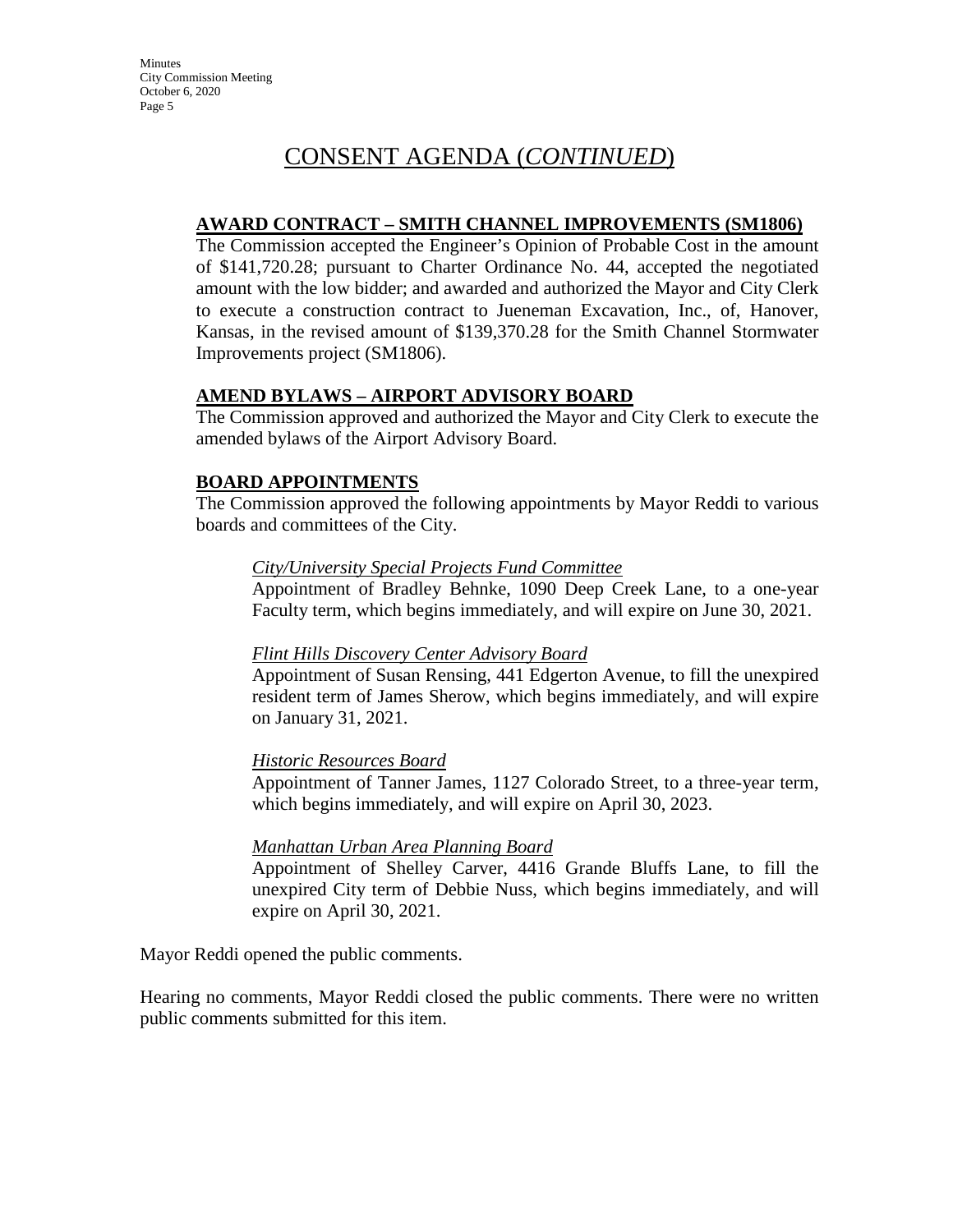# CONSENT AGENDA (*CONTINUED*)

After discussion, Commissioner Morse moved to approve the consent agenda as distributed, with the notation that Usha Reddi and Aaron Estabrook will serve on the Strategic Plan Selection Committee. Commissioner Estabrook seconded the motion. On a roll call vote, motion carried 5-0, with the exception of Item D, REQUEST FOR PROPOSALS - STRATEGIC PLAN (CIP#MA010P), which carried 4-1 with Commissioner Butler voting against.

# GENERAL AGENDA

### **RESOLUTION NO. 100620-B/ECONOMIC DEVELOPMENT AGREEMENT/AGREEMENT FOR OPTION TO PURCHASE REAL ESTATE - BEV-HUB, LLC**

Jason Hilgers, Deputy City Manager, presented the item. He then answered questions from the Commission.

Ron Fehr, City Manager, provided additional information regarding tax exemptions and the annual certification process.

Daryn Soldan, Director of Economic Development, Manhattan Area Chamber of Commerce, spoke in support of the item and thanked City staff for their assistance.

Mayor Reddi opened the public hearing.

Hearing no comments, Mayor Reddi closed the public hearing. There were no written public comments submitted for this item.

Commissioner Butler moved to approve and authorize the Mayor and City Clerk to execute an Economic Development Agreement and Real Estate Option Agreement in the Manhattan Business Park; and approve Resolution No. 100620-B authorizing Industrial Revenue Bonds and a Tax Abatement for an expansion for Bev-Hub, LLC. Commissioner Hatesohl seconded the motion. On a roll call vote, motion carried 5-0.

### **FIRST READING - PROCESS FOR PUBLIC IMPROVEMENTS**

Katie Jackson, City Attorney, presented the background on the current Charter Ordinance No. 44 and the process to adopt a Charter Ordinance.

Dennis Marstall, Assistant City Manager, presented the proposed changes to City Manager spending authority and the process for bidding projects and purchasing items.